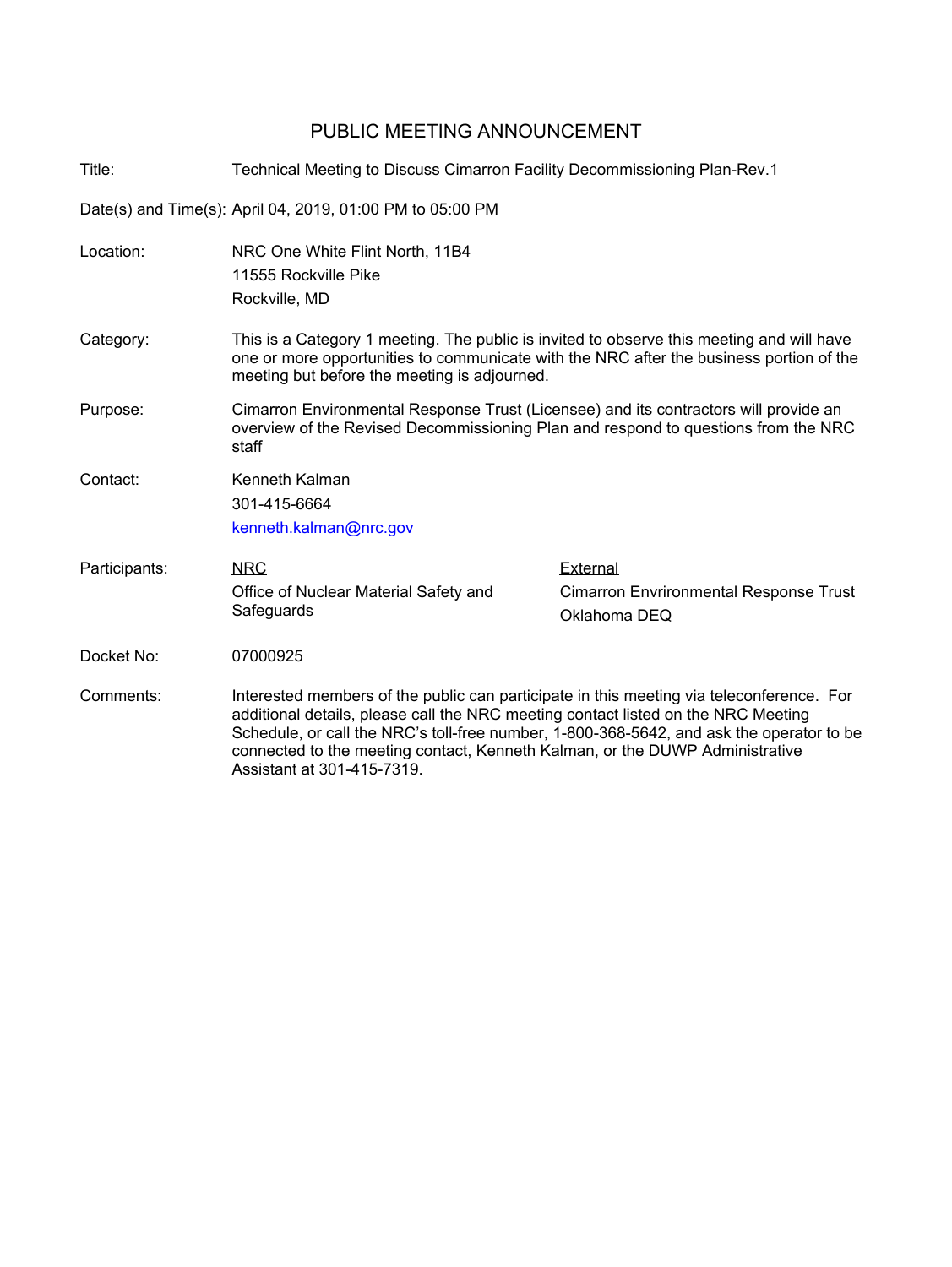# PUBLIC MEETING AGENDA

## Technical Meeting to Discuss Cimarron Facility Decommissioning Plan-Rev.1

### April 04, 2019, 01:00 PM to 05:00 PM

## NRC One White Flint North, 11B4 11555 Rockville Pike Rockville, MD

| 1:00                                                                                                                              | <b>Introductory Remarks</b>                                    | Ken Kalman              |  |
|-----------------------------------------------------------------------------------------------------------------------------------|----------------------------------------------------------------|-------------------------|--|
| 1:20                                                                                                                              | License, Trust, and Site Overview                              | <b>Bill Halliburton</b> |  |
| 1:40                                                                                                                              | <b>Current Site Status</b>                                     | $\mu$ Jeff Lux          |  |
| 2:00                                                                                                                              | Groundwater Extraction and Treated Water<br>Injection Overview | John Hesemann           |  |
| 2:20                                                                                                                              | <b>Groundwater Treatment Overview</b>                          | ]Ja-Kael Luey           |  |
| 2:45                                                                                                                              | Break                                                          | Everyone!!              |  |
| 3:00                                                                                                                              | Radiation Protection and Nuclear Material Control              | Jay Maisler             |  |
| 3:20                                                                                                                              | Treated Water Discharge and Injection                          | John Hesemann           |  |
| 3:35                                                                                                                              | Pre-Construction and Construction Work and<br>Schedules        | Jeff Lux                |  |
| 3:55                                                                                                                              | <b>Remediation Duration and Schedule</b>                       | John Hesemann           |  |
| 4:15                                                                                                                              | Post-Remediation Work and Schedule                             | $\mathcal{J}$ eff Lux   |  |
| 4:30                                                                                                                              | Cost- and Schedule-Saving Measures                             | $J$ eff Lux             |  |
| 4:45                                                                                                                              | Final Comments Bill Halliburton, then Ken Kalman               |                         |  |
| 5:00                                                                                                                              | Adjourn                                                        |                         |  |
| If necessary, NRC staff and licensee will meet again on April 5, 2019 from 9:00am - 2:00 pm in T5D30<br>for technical discussion. |                                                                |                         |  |